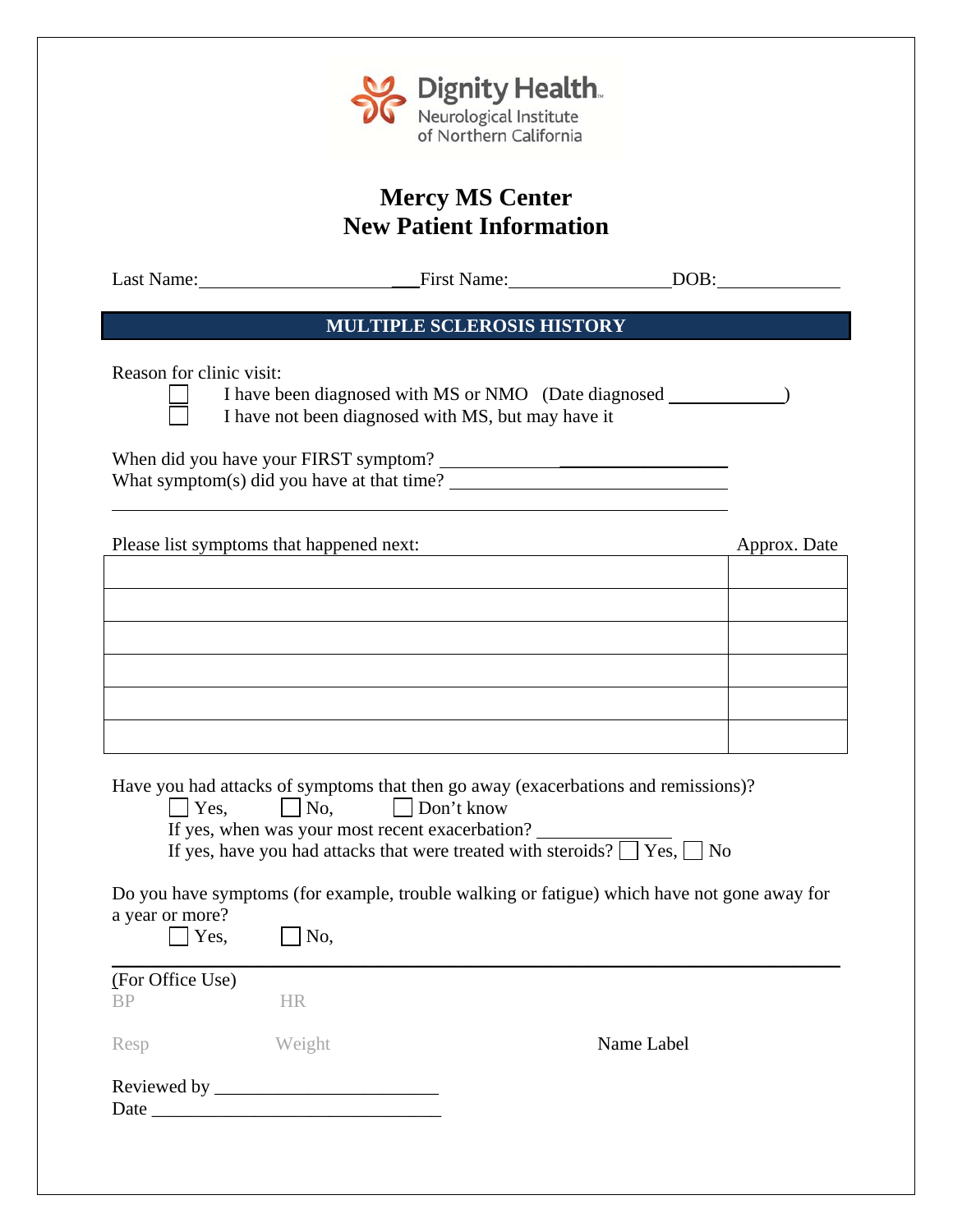| MRI brain                                                                         |                                                                                   |                           |  |
|-----------------------------------------------------------------------------------|-----------------------------------------------------------------------------------|---------------------------|--|
|                                                                                   | Most recent date: _____________________Where was it done? _______________________ |                           |  |
| MRI spine                                                                         |                                                                                   |                           |  |
| Most recent date: _____________________Where was it done? _______________________ |                                                                                   |                           |  |
|                                                                                   |                                                                                   |                           |  |
| $\Box$ Spinal Tap                                                                 |                                                                                   |                           |  |
| Most recent date: _________________Where was it done? ___________________________ |                                                                                   |                           |  |
|                                                                                   |                                                                                   |                           |  |
| Other tests (Blood tests, evoked potential studies, EMG).                         |                                                                                   |                           |  |
|                                                                                   | <b>SYMPTOMS</b>                                                                   |                           |  |
|                                                                                   |                                                                                   |                           |  |
| <b>Motor (Muscle) Symptoms</b>                                                    |                                                                                   | <b>Now</b><br>In the past |  |
| How far can you walk without resting?                                             |                                                                                   |                           |  |
| cannot take steps at all                                                          | Tremor of hands/arms                                                              |                           |  |
| 5 steps or less<br>1 block or less                                                | Difficulty writing<br>Difficulty handling                                         |                           |  |
| less than a mile                                                                  | eating utensils                                                                   |                           |  |
| more than a mile                                                                  | Difficulty dressing                                                               |                           |  |
|                                                                                   |                                                                                   |                           |  |
| If you had falls due to MS, how many times did                                    | Stiffness of legs walking                                                         |                           |  |
|                                                                                   | Jerks / spasms                                                                    |                           |  |
|                                                                                   | Arms                                                                              |                           |  |
| Can you run?<br>$ $   Yes<br>$\overline{\text{No}}$                               | Legs                                                                              |                           |  |
|                                                                                   | Muscle cramps                                                                     |                           |  |
| Can you climb stairs? $\Box$ Yes                                                  | $\overline{\rm No}$                                                               |                           |  |
|                                                                                   |                                                                                   |                           |  |
|                                                                                   |                                                                                   |                           |  |
| <b>Sensory Symptoms</b>                                                           | Pain                                                                              |                           |  |
| <b>Now</b><br>In the past                                                         |                                                                                   | <b>Now</b><br>In the past |  |
|                                                                                   |                                                                                   |                           |  |
|                                                                                   | Pain                                                                              |                           |  |
| Arms                                                                              | Arms                                                                              |                           |  |
| Legs                                                                              | Legs                                                                              |                           |  |
| Face                                                                              | Face                                                                              |                           |  |
| Other body area                                                                   | Other body area                                                                   |                           |  |
| Where?                                                                            | Where?                                                                            |                           |  |
|                                                                                   |                                                                                   |                           |  |
|                                                                                   |                                                                                   |                           |  |
| Numbness/Tingling<br>Electric feeling in spine<br>with bending neck               |                                                                                   |                           |  |
|                                                                                   |                                                                                   |                           |  |
|                                                                                   |                                                                                   |                           |  |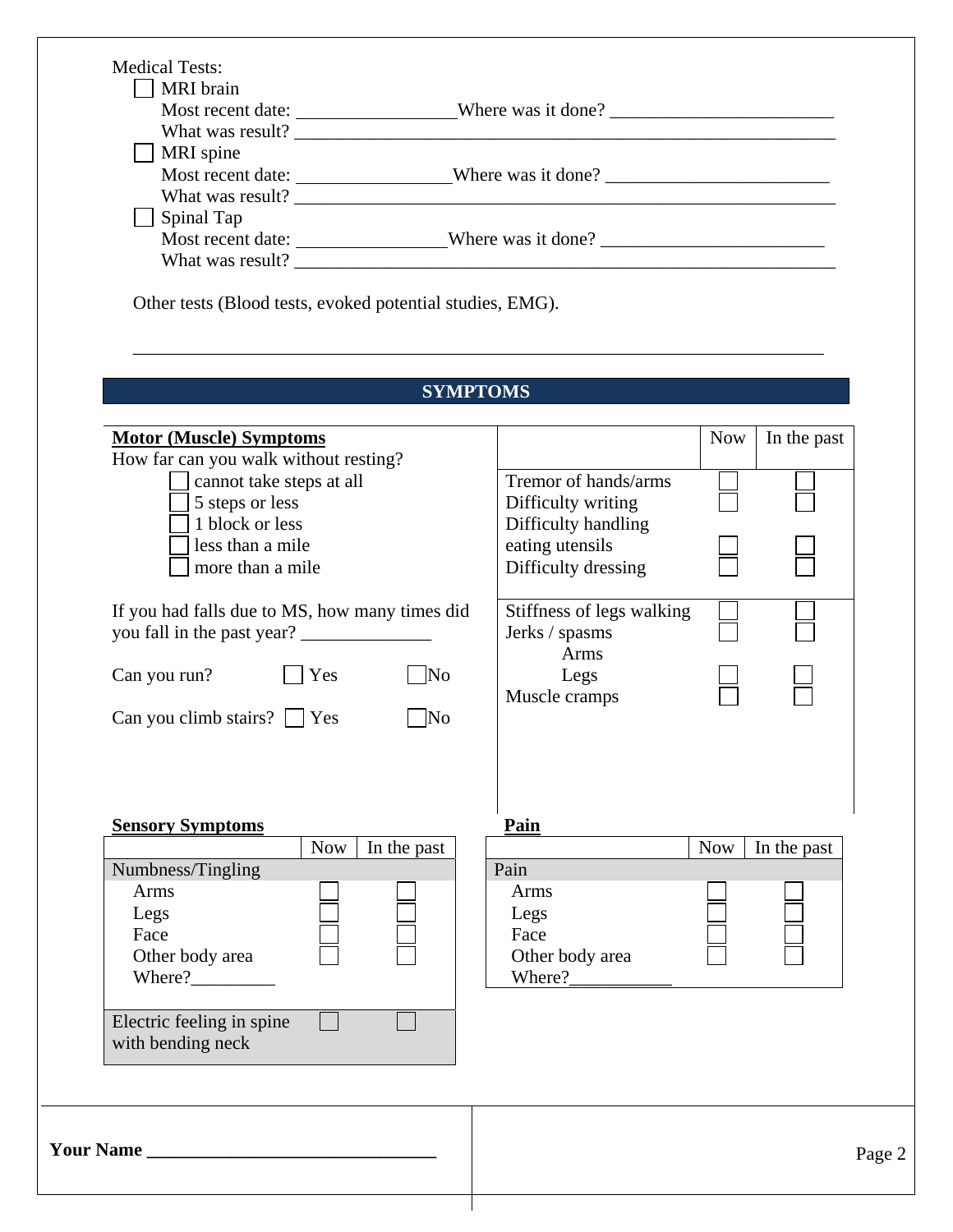#### **Vision**

|                       | <b>Now</b> | In the past |
|-----------------------|------------|-------------|
| Loss in 1 eye         |            |             |
| Double vision         |            |             |
| Abnormal color vision |            |             |
| <b>Blind</b> spots    |            |             |
| ve pain               |            |             |

### **Bowel Symptoms**

|                      | <b>Now</b> | In the past |
|----------------------|------------|-------------|
| Urgency (can't wait) |            |             |
| Constipation         |            |             |
| Bowel accidents      |            |             |

#### **Bladder Symptoms**

|                           | <b>Now</b> | In the past |
|---------------------------|------------|-------------|
| Urgency (can't wait)      |            |             |
| <b>Bladder</b> accidents  |            |             |
| Frequency (incl. night)   |            |             |
| Hesitancy (can't go)      |            |             |
| <b>Bladder</b> infections |            |             |

### **Sleep Problems**

|                       | <b>Now</b> | In the past |
|-----------------------|------------|-------------|
| Insomnia              |            |             |
| Snoring               |            |             |
| <b>Nightmares</b>     |            |             |
| Daytime sleepiness    |            |             |
| Restless leg syndrome |            |             |

## **Other Symptoms**

|                             | <b>Now</b> | In the past |
|-----------------------------|------------|-------------|
| Fatigue                     |            |             |
| Insomnia                    |            |             |
| <b>Excessive sleepiness</b> |            |             |
| Memory/cognitive issues     |            |             |
| Depression                  |            |             |
| <b>Dizziness</b>            |            |             |
| Sexual problems             |            |             |
| Heat worsens symptoms       |            |             |
| Other (specify)             |            |             |
| Other (specify)             |            |             |

### **Adaptive Equipment**

|                      | <b>Now</b> | In the past |
|----------------------|------------|-------------|
| Cane/crutch          |            |             |
| Walker used in house |            |             |
| Walker only outside  |            |             |
| Ankle foot orthosis  |            |             |
| Manual Wheelchair    |            |             |
| Power chair/scooter  |            |             |
| Urinary catheter     |            |             |

## **Previous Treatments**

#### **What "MS Drugs" do you currently take or have you taken in the past:**

| Approximate dates: Start<br>Approximate dates: Start     |     | Ending ______________<br>Approximate dates: Start Ending |        |
|----------------------------------------------------------|-----|----------------------------------------------------------|--------|
| Have you ever participated in a clinical research trial? | Yes | $\overline{\text{No}}$                                   |        |
| Please tell us about the trial:                          |     |                                                          |        |
| <b>The Value Name</b>                                    |     |                                                          | Page 3 |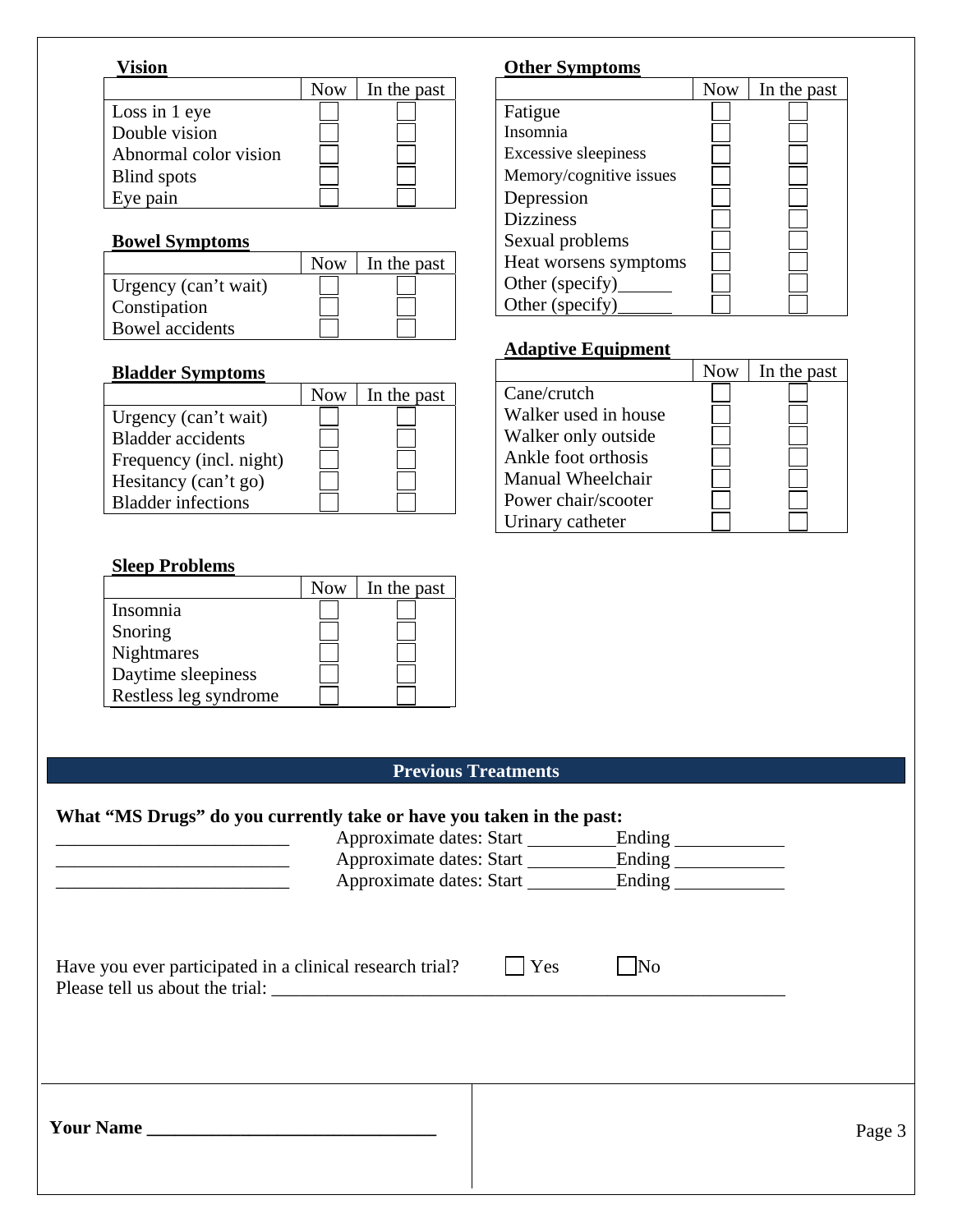### **PAST MEDICAL HISTORY / REVIEW OF SYSTEMS**

|                               | <b>Now</b> | Ever |                                         | <b>Now</b> |
|-------------------------------|------------|------|-----------------------------------------|------------|
| Constitutional symptoms       |            |      | Genitourinary                           |            |
| <b>Unexplained</b> fevers     |            |      | Blood in urine                          |            |
| Unexplained weight loss       |            |      | Pain on urination                       |            |
| Eye                           |            |      | Abnormal menstrual periods              |            |
| Glaucoma                      |            |      | Kidney stones                           |            |
| Cataract                      |            |      | Musculoskeletal                         |            |
| Dry eyes                      |            |      | Joint pain                              |            |
| Serious visual disorder       |            |      | Back or neck pain                       |            |
| Ear/Nose/Mouth/Throat         |            |      | <b>Arthritis</b>                        |            |
| Hearing loss                  |            |      | Fibromyalgia                            |            |
| Ringing in ears               |            |      | Skin/breast                             |            |
| Hoarseness                    |            |      | Skin rash                               |            |
| Voice change                  |            |      | Psoriasis                               |            |
| Trouble swallowing            |            |      | <b>Breast lumps</b>                     |            |
| Dry mouth                     |            |      | <b>Breast discharge</b>                 |            |
| Cardiovascular                |            |      | Neurological                            |            |
| Heart attack                  |            |      | Seizure                                 |            |
| Coronary bypass surgery       |            |      | <b>Stroke</b>                           |            |
| High blood pressure           |            |      | Headaches                               |            |
| High cholesterol              |            |      | Head/brain injury                       |            |
| Atrial fibrillation           |            |      | Psychiatric                             |            |
| Respiratory                   |            |      | Anxiety                                 |            |
| Cough                         |            |      | <b>Bipolar</b> disease                  |            |
| Shortness of breath           |            |      | Suicidal attempt(s)                     |            |
| Asthma                        |            |      | Hematological/Lymphatic                 |            |
| Endocrine                     |            |      | Problems with blood clotting            |            |
| <b>Diabetes</b>               |            |      | Anemia                                  |            |
| Thyroid disorder              |            |      | Enlarged lymph nodes                    |            |
| Osteoporosis                  |            |      | Leukemia / Lymphoma                     |            |
| Gastrointestinal              |            |      |                                         |            |
| Liver problems                |            |      | <b>ALLERGIES</b>                        |            |
| Ulcers                        |            |      | Iodine (shellfish)                      |            |
| Stomach pain                  |            |      | Tape                                    |            |
| Crohn's or ulcerative colitis |            |      | Latex                                   |            |
| Eating disorder               |            |      | Foods (specify):                        |            |
| Cancer                        |            |      | Environmental (specify):                |            |
| Type of cancer and year       |            |      | Medications (specify drug and reaction) |            |
|                               |            |      |                                         |            |

|                           | <b>Now</b> | Ever          |                              | <b>Now</b> | Ever |
|---------------------------|------------|---------------|------------------------------|------------|------|
| Constitutional symptoms   |            | Genitourinary |                              |            |      |
| <b>Unexplained fevers</b> |            |               | Blood in urine               |            |      |
| Unexplained weight loss   |            |               | Pain on urination            |            |      |
| Eye                       |            |               | Abnormal menstrual periods   |            |      |
| Glaucoma                  |            |               | Kidney stones                |            |      |
| Cataract                  |            |               | Musculoskeletal              |            |      |
| Dry eyes                  |            |               | Joint pain                   |            |      |
| Serious visual disorder   |            |               | Back or neck pain            |            |      |
| Ear/Nose/Mouth/Throat     |            |               | <b>Arthritis</b>             |            |      |
| Hearing loss              |            |               | Fibromyalgia                 |            |      |
| Ringing in ears           |            |               | Skin/breast                  |            |      |
| Hoarseness                |            |               | Skin rash                    |            |      |
| Voice change              |            |               | Psoriasis                    |            |      |
| Trouble swallowing        |            |               | <b>Breast lumps</b>          |            |      |
| Dry mouth                 |            |               | <b>Breast discharge</b>      |            |      |
| Cardiovascular            |            |               | Neurological                 |            |      |
| Heart attack              |            |               | Seizure                      |            |      |
| Coronary bypass surgery   |            |               | <b>Stroke</b>                |            |      |
| High blood pressure       |            |               | Headaches                    |            |      |
| High cholesterol          |            |               | Head/brain injury            |            |      |
| Atrial fibrillation       |            |               | Psychiatric                  |            |      |
| Respiratory               |            |               | Anxiety                      |            |      |
| Cough                     |            |               | Bipolar disease              |            |      |
| Shortness of breath       |            |               | Suicidal attempt(s)          |            |      |
| Asthma                    |            |               | Hematological/Lymphatic      |            |      |
| Endocrine                 |            |               | Problems with blood clotting |            |      |
| Diabetes                  |            |               | Anemia                       |            |      |
| Thyroid disorder          |            |               | Enlarged lymph nodes         |            |      |
| Osteoporosis              |            |               | Leukemia / Lymphoma          |            |      |
|                           |            |               |                              |            |      |

# Liver problems **ALLERGIES**

**Your Name \_\_\_\_\_\_\_\_\_\_\_\_\_\_\_\_\_\_\_\_\_\_\_\_\_\_\_\_\_\_\_**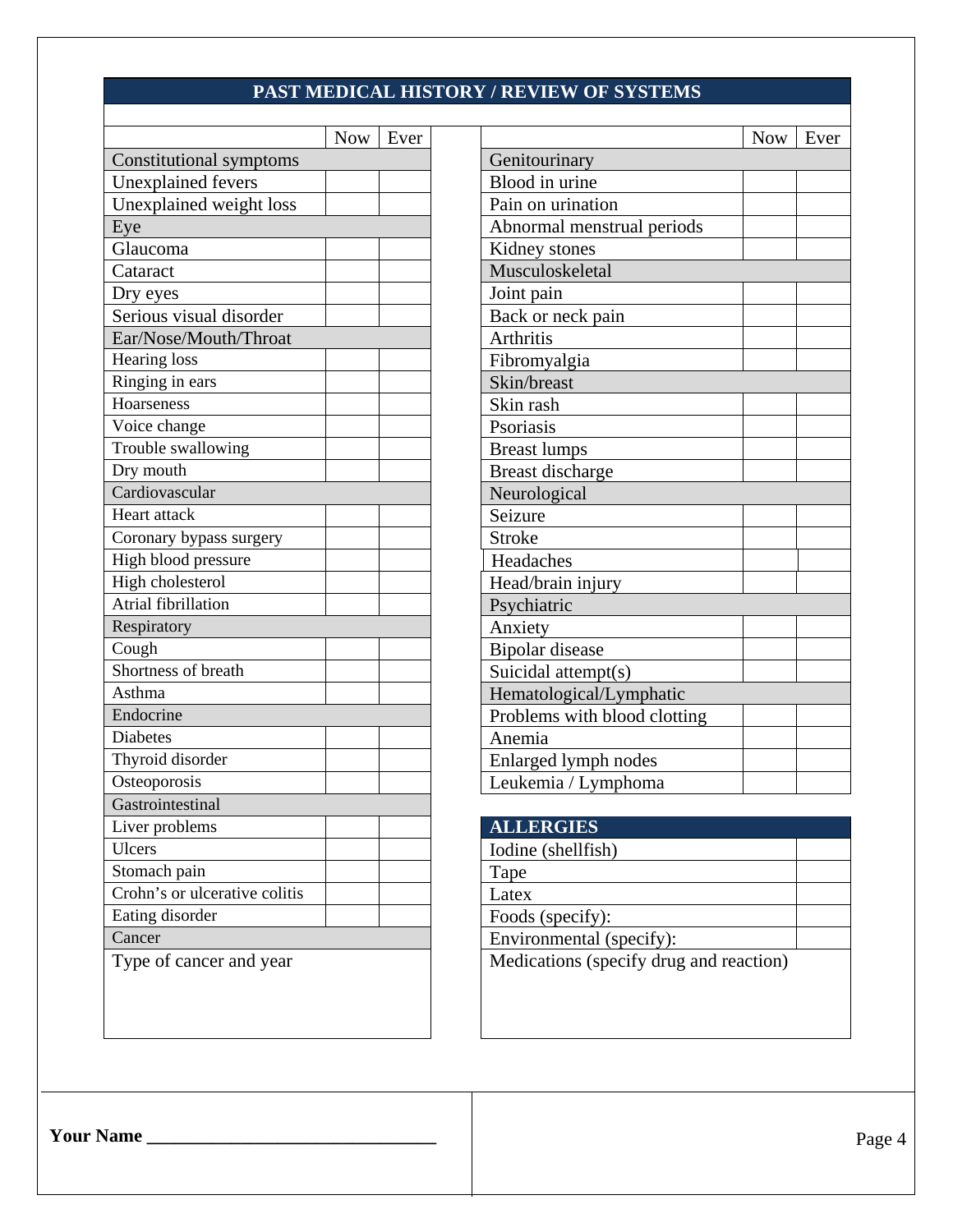| List other medical problems:            |                                                                                                                                                                          |  |
|-----------------------------------------|--------------------------------------------------------------------------------------------------------------------------------------------------------------------------|--|
| List previous surgeries:                |                                                                                                                                                                          |  |
|                                         | <b>HABITS:</b>                                                                                                                                                           |  |
|                                         | Do you exercise? If so, what type?                                                                                                                                       |  |
| Smoker:     Never<br>Alcohol:     Never | □ Previously □ Current _____________packs/day for _______years<br>Previously $\Box$ Daily $\Box$ Several a week $\Box$ Less than once a week<br>$\perp$                  |  |
| "Recreational" drug use:                | Never $\Box$<br>Previously                                                                                                                                               |  |
|                                         | <b>FAMILY HISTORY</b>                                                                                                                                                    |  |
| Father<br>Mother<br>Brother/Sister      | <b>List Medical Illnesses</b><br>Living<br>Yes<br>N <sub>o</sub><br>Living<br>Yes<br>N <sub>o</sub><br>Number (                                                          |  |
| Children                                | Number (                                                                                                                                                                 |  |
|                                         | <b>SOCIAL HISTORY</b>                                                                                                                                                    |  |
| Marital status:<br>Occupation:          | $\Box$ Married $\Box$ Single $\Box$ Divorced<br>Widowed<br>$\Box$ Employed outside home $\Box$ Homemaker $\Box$ Retired<br>Student<br>Unemployed/Between Jobs □ Disabled |  |
|                                         | If you are receiving disability, since what year? ______________________________                                                                                         |  |
|                                         | Military Service: None Yes What branch and when?<br>Have you been abused? $\Box$ No $\Box$ Yes                                                                           |  |
|                                         |                                                                                                                                                                          |  |